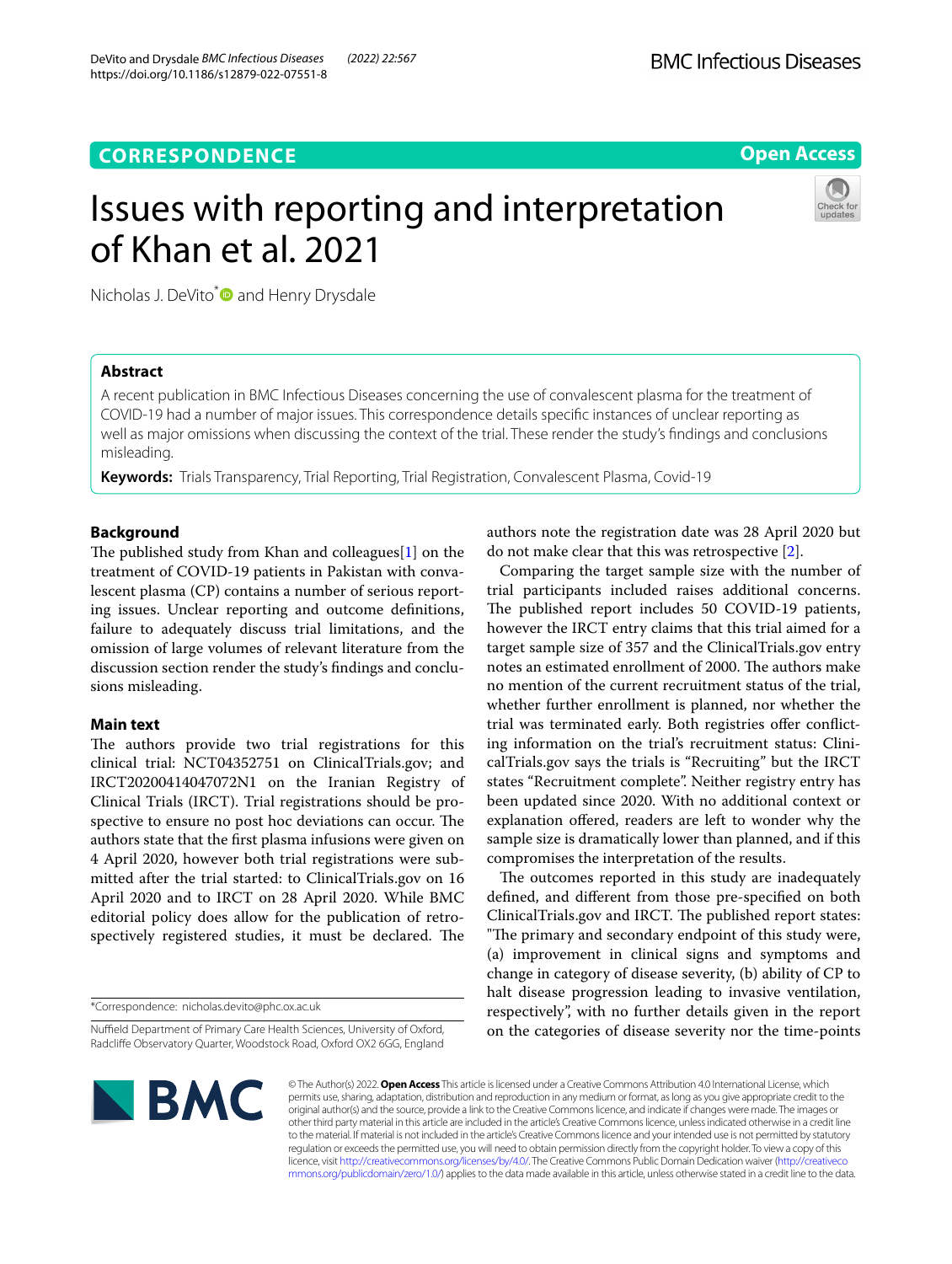at which outcomes were assessed. On ClinicalTrials. gov, the authors pre-specify one adequately defned primary outcome ("Change in COVID-19 severity status") but do not pre-specify the secondary outcome that was reported. The IRCT contains five pre-specified primary outcomes: of these, four are inadequately pre-specifed, with only vague detail given on the method of measurement for each outcome. While some of these overlap with the components of the primary outcome on ClinicalTrials.gov, it is not stated whether these pre-specifed outcomes on the IRCT relate to that primary outcome, and the secondary outcome in the published article remains unspecified in the IRCT entry. The outcome reporting in this study therefore falls well short of the Consolidated Standards of Reporting Trials (CONSORT) reporting standards, which are endorsed by BMC Infectious Diseases, that state trial reports should include "Completely defned pre-specifed primary and secondary outcome measures, including how and when they were assessed" and that authors should report "Any changes to trial outcomes after the trial commenced, with reasons." [\[3](#page-1-2), [4\]](#page-1-3)

Lastly, the interpretation of this study is notably incomplete. The authors concede that the lack of a control group is a limitation in their study noting that "no inference on efficacy of CP can be drawn", however they then conclude that plasma transfusion "seemed to be the safest modality of managing COVID-19 patients and the hall mark[sic] of this therapy is timely infusion and selection of category of recipients." They cite only a single positive non-randomised study as context for their fndings [\[5](#page-1-4)]. BMC Infectious Diseases accepted this study on 20 July 2021. The authors failed to consider either the Cochrane review (last updated May 2021) or a major review published in the *Journal of the American Medical Association* in February 2021, both of which examined randomized evidence and concluded, with confdence, that convalescent plasma "does not reduce mortality and has little to no impact on measures of clinical improvement" [\[6](#page-1-5), [7](#page-1-6)]. In fact, it appears none of the 13 studies included in the Cochrane review, which included a total of 48,509 trial participants, are cited anywhere, including the landmark results from the RECOVERY trial [[8\]](#page-1-7). All of these would have been available to the authors, editors and reviewers prior to acceptance. Readers are left with the impression that plasma is an efective therapy when substantial evidence to the contrary was left uncited [\[9\]](#page-2-0).

## **Conclusion**

Overall, the reporting and interpretation of this study are extreme examples of deviations from best practice. If trial reports do not disclose and explain deviations from registrations, they can present readers with a misleading picture of the true results of the trial. Where trial outcomes are vaguely defned, the research community is unable to critically appraise or reproduce fndings. Finally, the omission of large volumes of supporting evidence prevents readers from understanding the context of the reported trial, and allows for erroneous and misleading conclusions about a treatment's efficacy and safety.

#### **Abbreviations**

CP: Convalescent plasma; IRCT: Iranian Registry of Clinical Trials; CONSORT: Consolidated Standards of Reporting Trials.

#### **Acknowledgements**

Not applicable.

#### **Author contributions**

NJD conceptualized the letter and wrote the frst draft. Both authors (NJD, HD) contributed equally to the analysis presented and substantially contributed to the fnal revisions. Both authors approve the fnal version of the manuscript and agree to be personally accountable for their contributions. Both authors read and approved the fnal manuscript.

#### **Funding**

There was no specifc funding for this work.

#### **Availability of data and materials**

Not applicable. This comment involved no original data or materials.

## **Declarations**

**Ethics approval and consent to participate** Not applicable.

#### **Consent for publication**

Not applicable.

#### **Competing interests**

The authors declare no competing interests regarding this Correspondence.

Received: 7 February 2022 Accepted: 17 June 2022 Published online: 22 June 2022

### **References**

- <span id="page-1-0"></span>1. Khan TNS, Mukry SN, Masood S, Meraj L, Devrajani BR, Akram J, et al. Usefulness of convalescent plasma transfusion for the treatment of severely ill COVID-19 patients in Pakistan. BMC Infect Dis. 2021;21:1014.
- <span id="page-1-1"></span>2. Editorial policies. BMC. [https://www.biomedcentral.com/getpublished/](https://www.biomedcentral.com/getpublished/editorial-policies) [editorial-policies.](https://www.biomedcentral.com/getpublished/editorial-policies) Accessed 3 Feb 2022.
- <span id="page-1-2"></span>3. Moher D, Hopewell S, Schulz KF, Montori V, Gøtzsche PC, Devereaux PJ, et al. CONSORT 2010 explanation and elaboration: updated guidelines for reporting parallel group randomised trials. BMJ. 2010;340: c869.
- <span id="page-1-3"></span>4. CONSORT—Endorsers. CONSORT. [http://www.consort-statement.org/](http://www.consort-statement.org/about-consort/endorsers) [about-consort/endorsers.](http://www.consort-statement.org/about-consort/endorsers) Accessed 21 Aug 2020.
- <span id="page-1-4"></span>5. Liu STH, Lin H-M, Baine I, Wajnberg A, Gumprecht JP, Rahman F, et al. Convalescent plasma treatment of severe COVID-19: a propensity scorematched control study. Nat Med. 2020;26:1708–13.
- <span id="page-1-5"></span>6. Piechotta V, Iannizzi C, Chai KL, Valk SJ, Kimber C, Dorando E, et al. Convalescent plasma or hyperimmune immunoglobulin for people with COVID-19: a living systematic review. Cochrane Database Syst Rev. 2021. <https://doi.org/10.1002/14651858.CD013600.pub4>.
- <span id="page-1-6"></span>7. Janiaud P, Axfors C, Schmitt AM, Gloy V, Ebrahimi F, Hepprich M, et al. Association of convalescent plasma treatment with clinical outcomes in patients with COVID-19: a systematic review and meta-analysis. JAMA. 2021;325:1185–95.
- <span id="page-1-7"></span>8. Abani O, Abbas A, Abbas F, Abbas M, Abbasi S, Abbass H, et al. Convalescent plasma in patients admitted to hospital with COVID-19